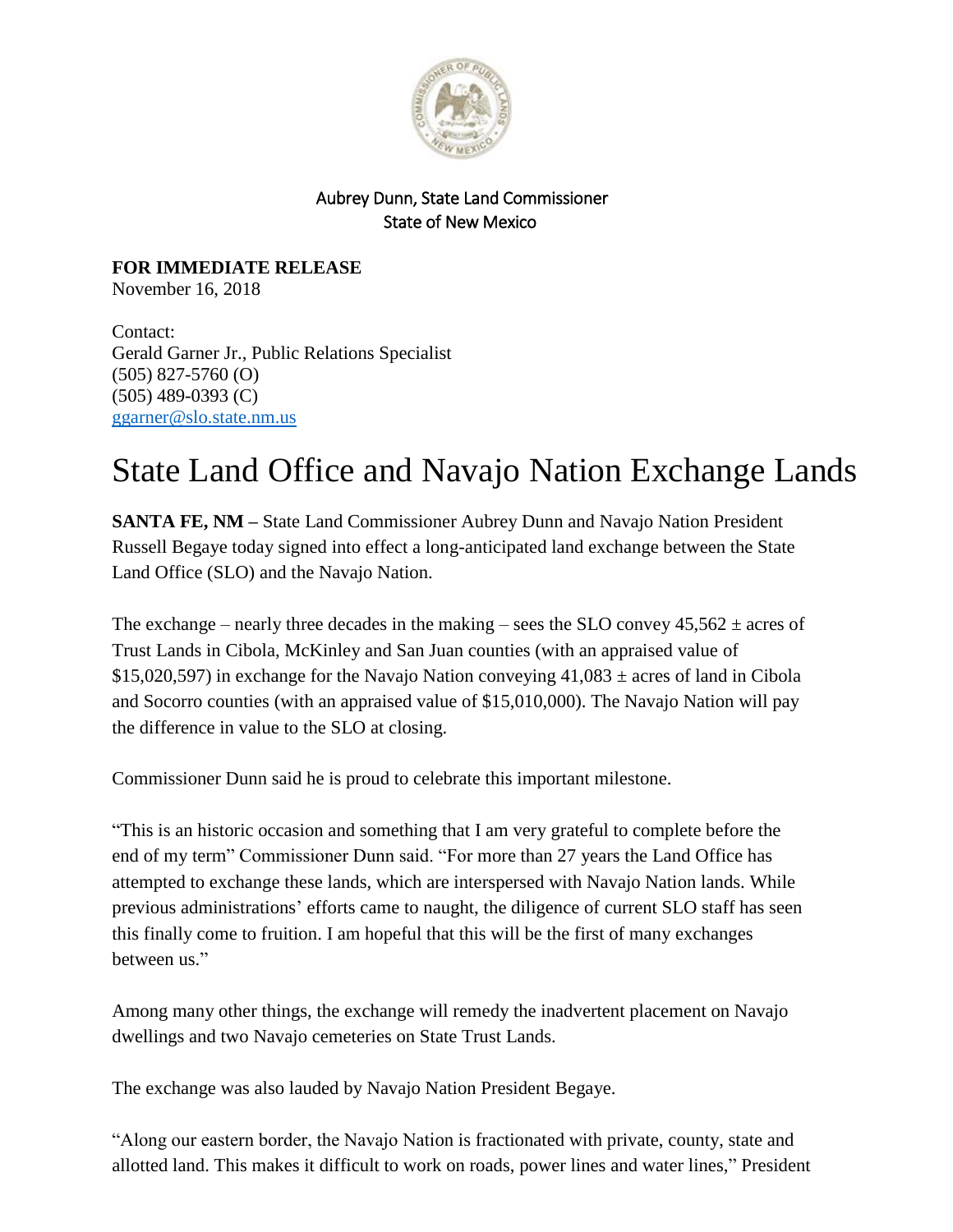Begaye said. "This land exchange is historic. For all these years, our people have wanted to make their lands whole. Thank you to the New Mexico State Land Office for working with the Navajo Nation on this land exchange."

The exchange provides multiple benefits for both parties and the State Trust Land Beneficiaries:

• The lands being conveyed to the Navajo Nation are of both cultural and historical significance to the Navajo Nation;

• The exchange will consolidate checkerboard lands thereby facilitating land management for both the State Land Office and the Navajo Nation;

• The Navajo people who have placed structures on state trust lands will be able to finally obtain much needed rights-of-ways for basic life-sustaining services, such as water, electricity & gas;

• The lands acquired by the State will generate significantly more in revenues for the Beneficiaries of the State Trust Lands, with New Mexico's public schools earning the lion's share of revenues.

Commissioner Dunn and President Begaye also executed a Memorandum of Understanding wherein the Land Office and the Navajo Nation agreed to continue to work to exchange lands, and to assure that a mechanism exists by which the Navajo Nation is able to acquire lands of cultural and historical significance while the SLO is able to acquire land it can use more productively to generate revenues for its designated beneficiaries.